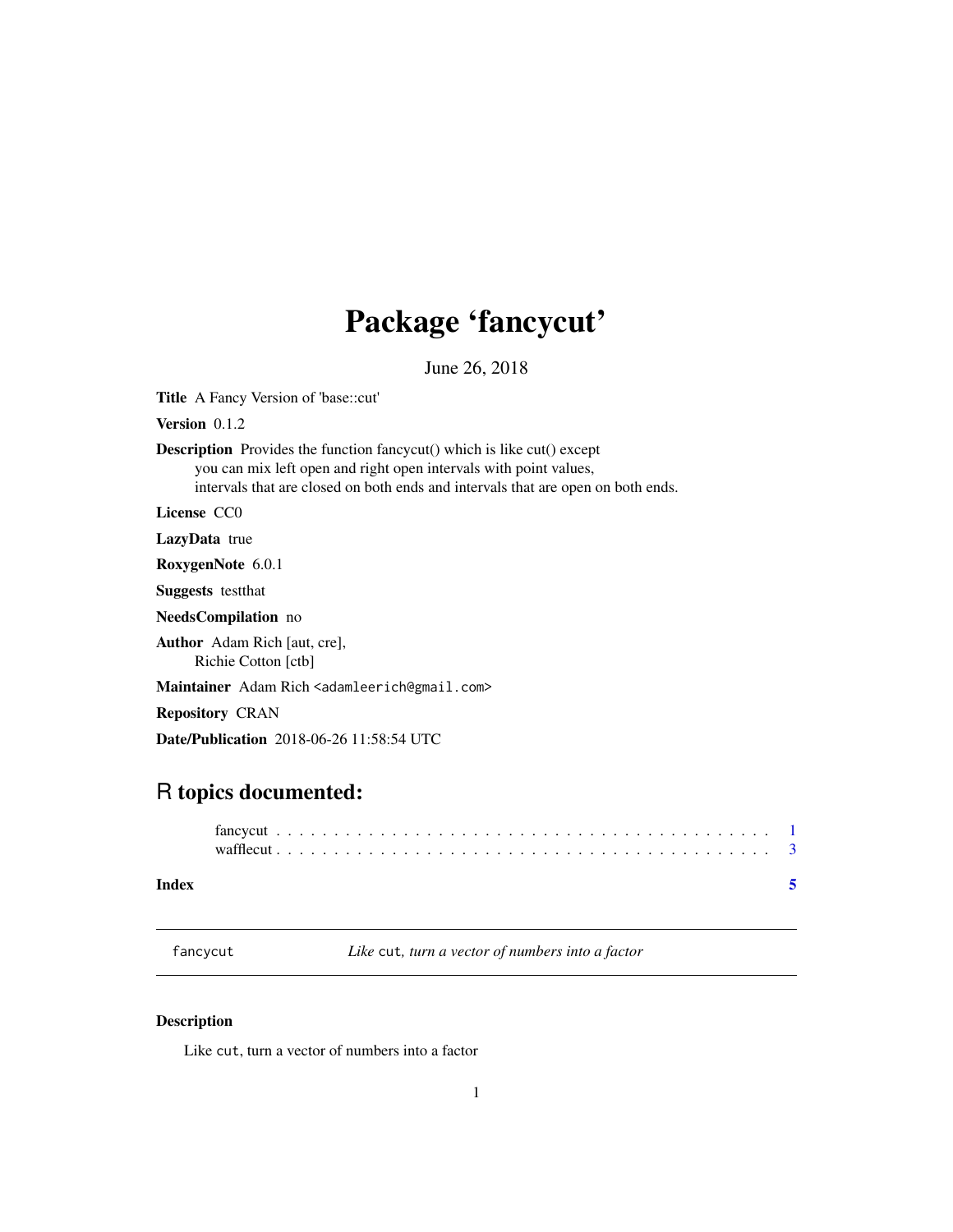#### Usage

```
fancycut(x, na.backet = NA, unmatched.backet = NA, out.as.factor = TRUE,...)
```
#### Arguments

| <b>X</b>         | a numeric vector                                                                                         |
|------------------|----------------------------------------------------------------------------------------------------------|
| na.bucket        | what level should NA values be given?                                                                    |
| unmatched.bucket |                                                                                                          |
|                  | what level should numbers not covered by an interval be given?                                           |
| out.as.factor    | default is TRUE Should the resulting vector be a factor? If FALSE will return a<br>character vector.     |
| $\ddots$ .       | These take the form $tag = value$ . Tags become the bucket names and values<br>the interval definitions. |

#### Examples

```
fancycut(
  x = -10:10,
  Zero = \theta,
  Small = '[0, 2)',
  Medium = '[2,5]',
 Large = '(5,10)'\lambda# The following examples are from Richie Cotton via
# https://www.rdocumentation.org/packages/fancycut/versions/0.1.1/topics/fancycut
# The tag = value syntax is useful.
x \le - seq.int(0, 1, 0.25)
fancycut(x, low = ' [0, 0.5]', high = '(0.5, 1]')
# Not all the values have to live in a bucket.
x <- seq.int(0, 1, 0.25)
fancycut(x, low = '(0.2, 0.3]', high = '(0.7, 0.8)')
# You can use unmatched.bucket to deal with these other intervals.
x \le - seq.int(0, 1, 0.25)
fancycut(x, low = '(0.2, 0.3]', high = '(0.7, 0.8)', unmatched.bucket = 'other')
# To match a specific value, make the lower and upper bound the same number.
x \le - seq.int(0, 1, 0.25)
fancycut(x, low = '[0, 0.5)', half = '[0.5,0.5]', high = '(0.5, 1]')
# To match NA values, use na.bucket.
x2 \leq c (seq.int(0, 1, 0.25), NA)
fancycut(x2, low = '[0, 0.5)', high = '[0.5, 1]', na.bucker = 'missing')
```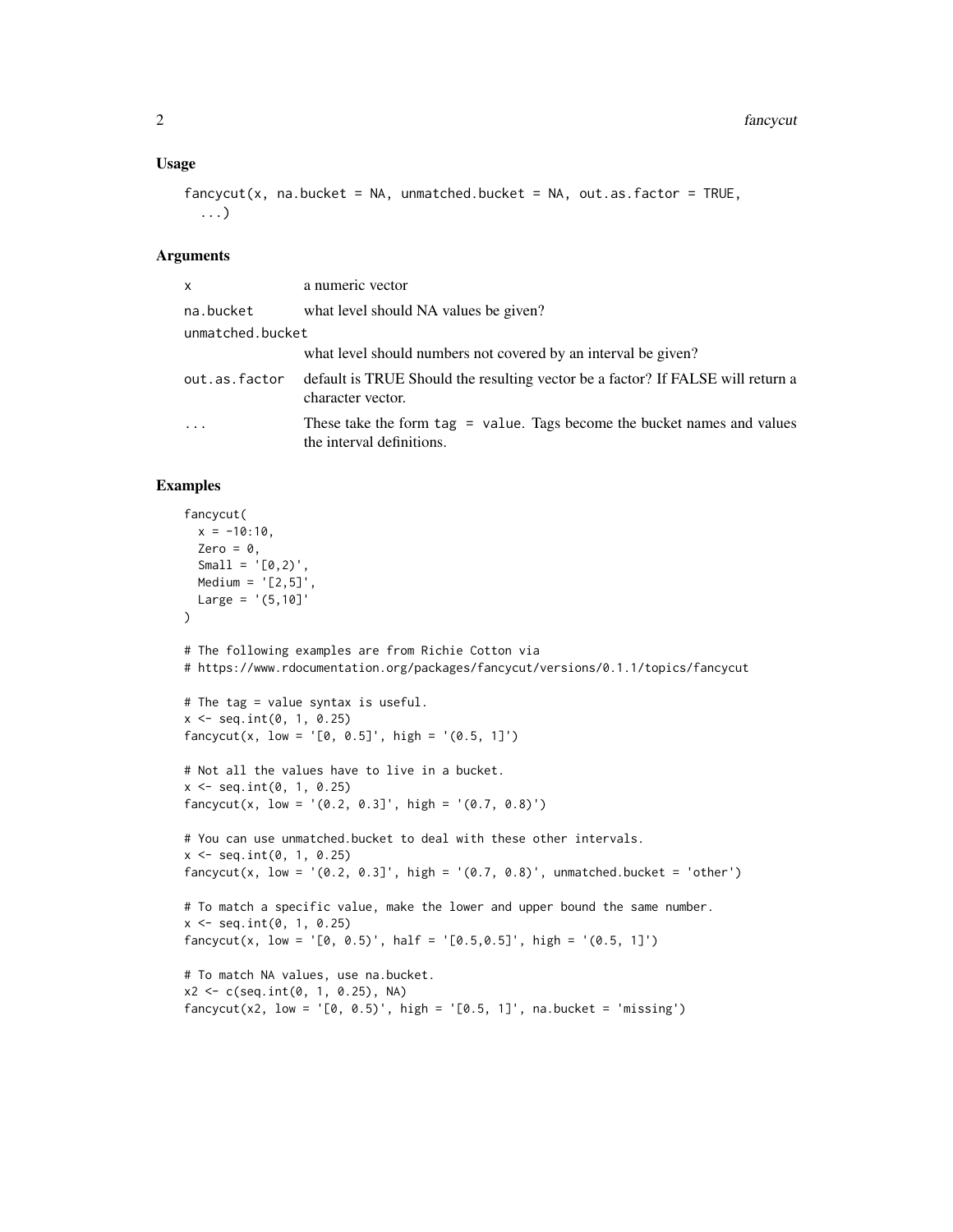<span id="page-2-0"></span>

#### Description

Like cut, turn a vector of numbers into a factor

#### Usage

```
wafflecut(x, intervals, buckets = intervals, n. bucket = NA,unmatched.bucket = NA, out.as.factor = TRUE)
```
#### Arguments

| $\mathsf{x}$     | a numeric vector                                                                                     |
|------------------|------------------------------------------------------------------------------------------------------|
| intervals        | a character vector of intervals                                                                      |
| buckets          | a character vector of levels for the new factor these have a 1-1 correspondence<br>with intervals    |
| na.bucket        | what level should NA values be given?                                                                |
| unmatched.bucket |                                                                                                      |
|                  | what level should numbers not covered by an interval be given?                                       |
| out.as.factor    | default is TRUE Should the resulting vector be a factor? If FALSE will return a<br>character vector. |

#### Examples

```
wafflecut(-10:10, c('[0,2)','[2,5)','[5,10]'), c('Small','Medium','Large'))
wafflecut(-10:10, c('[0,0]','(0,2]','(2,5)','[5,10]'), c('Zero','Small','Medium','Large'))
wafflecut(-10:10, c('[0,2)','[2,5)','[5,10]'), c('Small','Medium','Large'))
wafflecut(-10:10, c('[0,0]','[0,2]','(2,5)','[5,10]'), c('Zero','Small','Medium','Large'))
# The following examples are from Richie Cotton via
# https://www.rdocumentation.org/packages/fancycut/versions/0.1.1/topics/fancycut
# Not all the values have to live in a bucket.
x \leq - seq.int(0, 1, 0.25)
wafflecut(x, c('(0.2, 0.3)', '(0.7, 0.8)'), c('low', 'high'))
# You can use unmatched.bucket to deal with these other intervals.
x \le - seq.int(0, 1, 0.25)
wafflecut(x, c('(0.2, 0.3)', '(0.7, 0.8)'), c('low', 'high'), unmatched.bucket = 'other')
```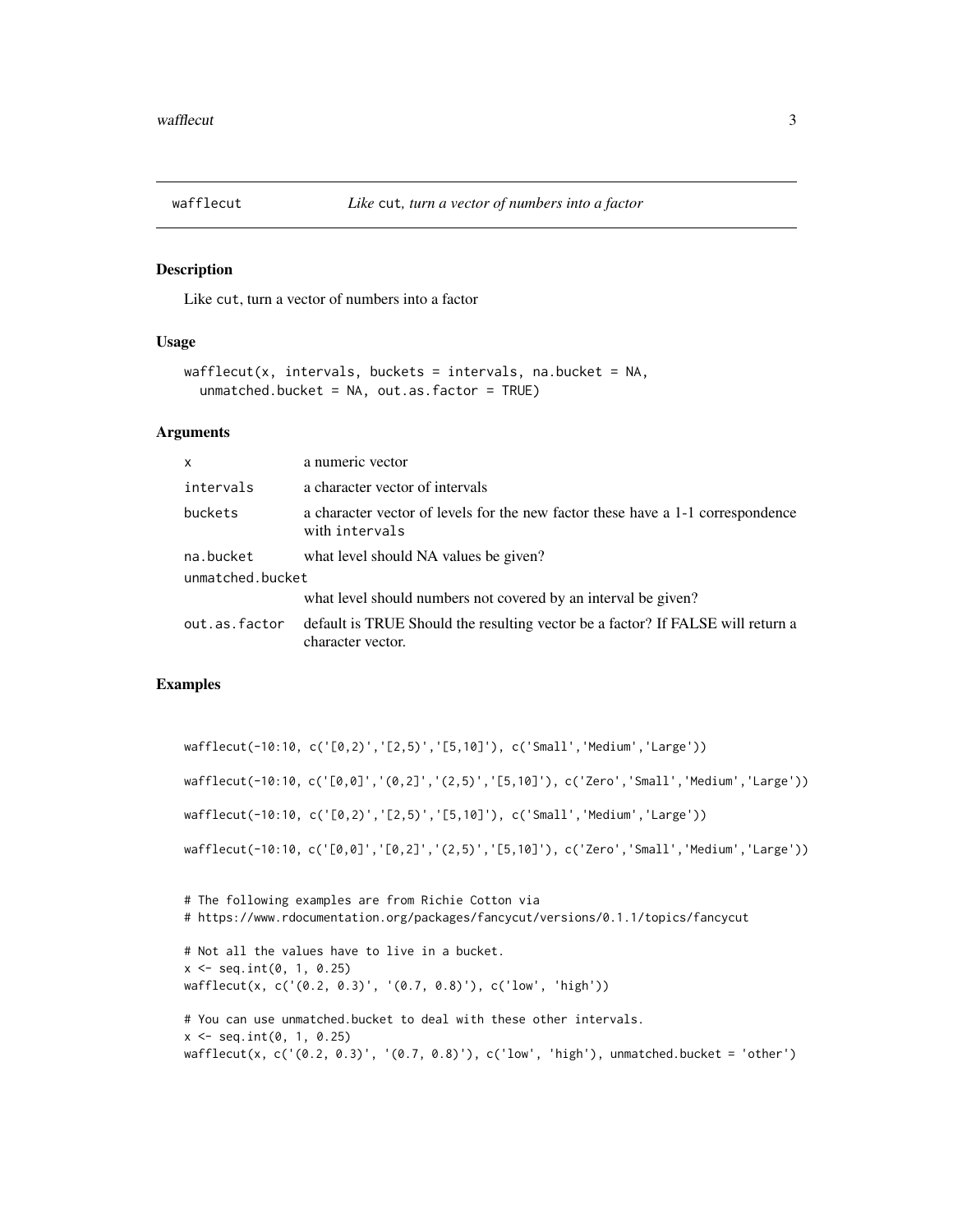# To match NA values, use na.bucket. x2 <- c(seq.int(0, 1, 0.25), NA) wafflecut(x2, c('[0, 0.5)', '[0.5, 1]'), c('low', 'high'), na.bucket = 'missing')